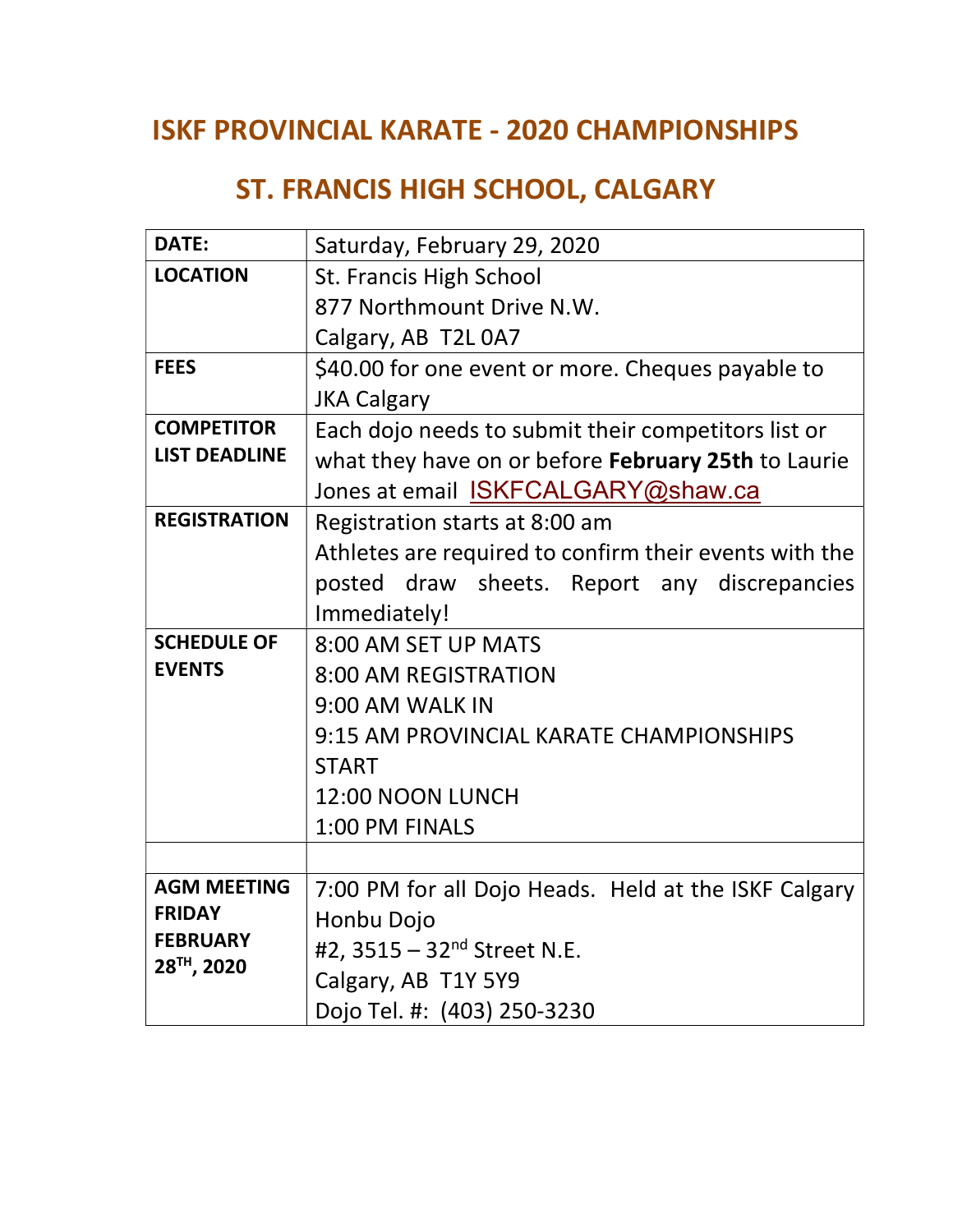### **CATEGORIES**

|                       | <b>BELT COLOR</b> |        |  |        |  |  |
|-----------------------|-------------------|--------|--|--------|--|--|
| <b>Beginners</b>      | White<br>Yellow   |        |  | Orange |  |  |
| Intermediate<br>Green |                   | Purple |  |        |  |  |
| Advanced              | Brown &           |        |  |        |  |  |
| Advanced              | <b>Black</b>      |        |  |        |  |  |

### TEAM KATA CATEGORIES

(White/Yellow/Orange) (Green/Purple) (Brown/Black) – Categories may change dependent upon the number, age and rank of the participants

#### AGES CATEGORIES (APPROXIMATES)

| <b>AGES</b> |    |             |  |  |  |  |  |
|-------------|----|-------------|--|--|--|--|--|
| 6           | to | 8           |  |  |  |  |  |
| 9           | to | 11          |  |  |  |  |  |
| 12          | to | 14          |  |  |  |  |  |
| 15          | to | 17          |  |  |  |  |  |
| 18          |    | $\mathbf +$ |  |  |  |  |  |

#### DRESS CODE FOR PARTICIPANTS

#### **Contestants**

The gi must be ISKF regulation The gi must clean and white All competitors must have gloves and mouth guard.

#### NOTES:

- **<sup>39</sup>** ISKF Alberta reserves the right to combine, subdivide, change age categories or cancel any event.
- Errors on your registration form may mean that an athlete does not get to compete so please be accurate. Do not guess!
- $\bullet$  Times listed on the schedule are approximate.
- Athletes are required to confirm their events with the posted draw sheets and report any discrepancies to the 'Registration Desk' prior to competition.